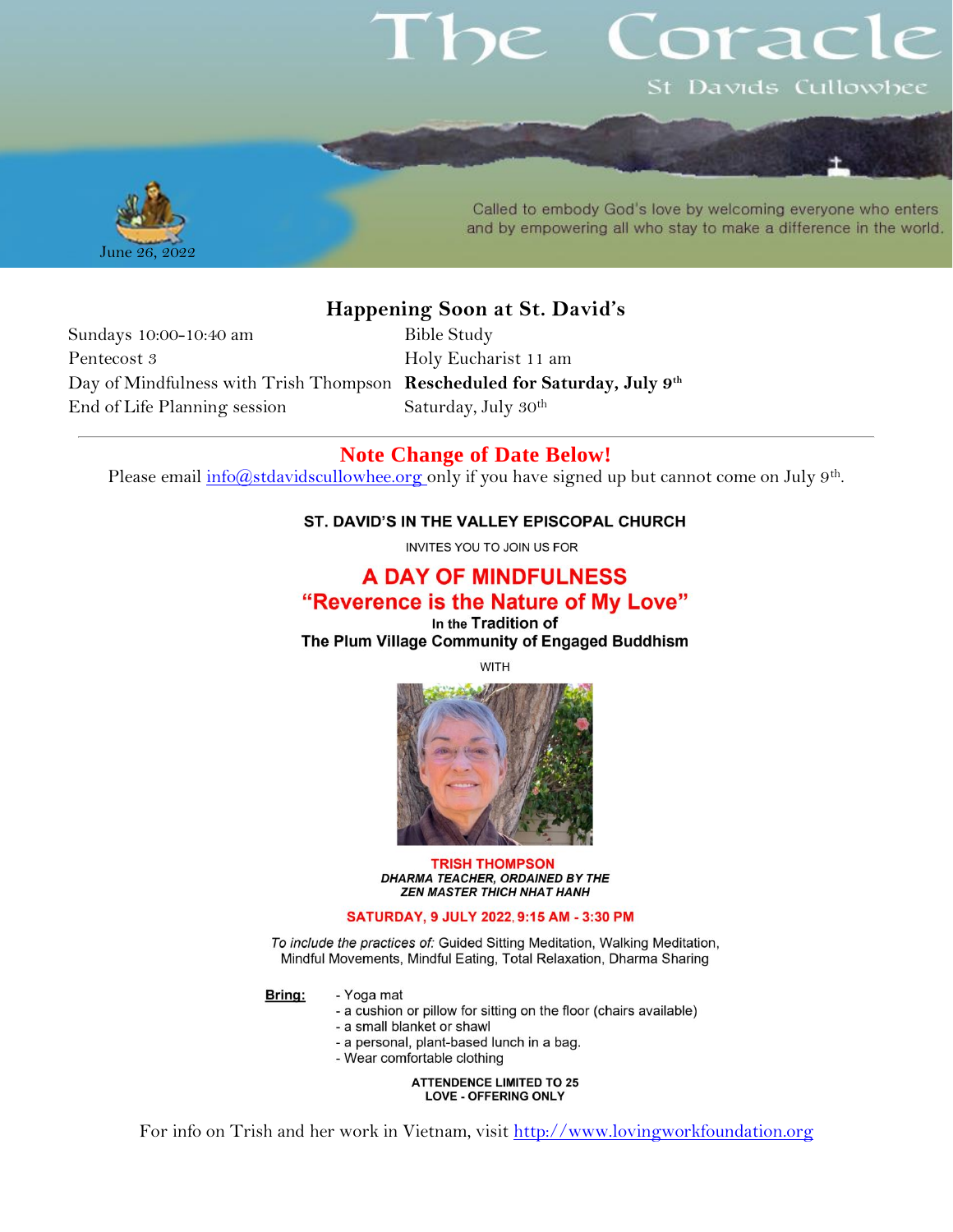### **Save the Date!**

End of Life Planning (liturgical, legal, medical, and burial) Saturday, July 30th

## **Vestry News**

Dear Friends,

Your Vestry met last week (6/13/2022), everyone in attendance, with a long agenda that we did manage to get through!

The *Gathering Place* and *Upper Room* are getting more use by various groups, so the time has come to establish some simple systems for signing up to avoid "double-booking,"–admittedly a good problem to have! To reserve a space in the parish hall for your group to meet, please email Graydon, our parish administrator, at  $\frac{info(Q)$ saintdavidscullowhee.org. Indicate who the contact person for the group is and when you will be using it. Graydon will enter it in Google calendar so that others can see when the space is available and when it is in use.

As Mother Gaelyn announced on Sunday, the concerns we all have about gun safety are being discussed by the Vestry. We have been in touch with the Jackson County Sheriff's Department, and they are happy to work with churches to discuss increasing the safety of our gatherings. We anticipate meeting with a Deputy in July.

We approved monies to be spent on routine cleaning. Watch for: sparkling clean windows in the sanctuary, as well as clean carpets, windows, and screens in the Gathering Place. Coming soon!

Also, be on the lookout for our new sign on Forest Hills Road. George Rector worked with multiple companies getting estimates and mock-ups for various sign options, as well as lending his own artistic sense to design one that is complementary to the church structure to which it directs visitors and newcomers. Thank you, George!

Doug Hanks, who has been our junior Warden for two years and through several significant projects, has stepped down. George Rector has agreed to step into that role. Thank you, Doug, for that demanding but behind-the-scenes ministry, (and while we're at it, thanks also for being our "cinematographer" enabling our Sunday service to be broadcast on Facebook Live every week!)

The Vestry approved a \$500 grant to Mikayla Caroon, a WCU student in the College of Education, to assist her going to Kenya for a three-week project during the upcoming Fall semester. Mikayla is an ECM member who often worships with us on Sundays. Ask her to tell you more about her exciting opportunity!

Mother Gaelyn is working to put together several experts from the parish and the community to present an End-of-Life Planning Seminar. Topics to be considered will be medical, legal, burial, and funeral planning. A date will be announced as soon as it is confirmed with all the presenters.

I hope that we are each and all enjoying this "green growing" season, and able to slow down to enjoy all that it brings–time to relax, to visit with family and friends, and to give thanks for the blessing of community.

Thank you for all that you bring to St. David's!

Betsy Swift, Senior Warden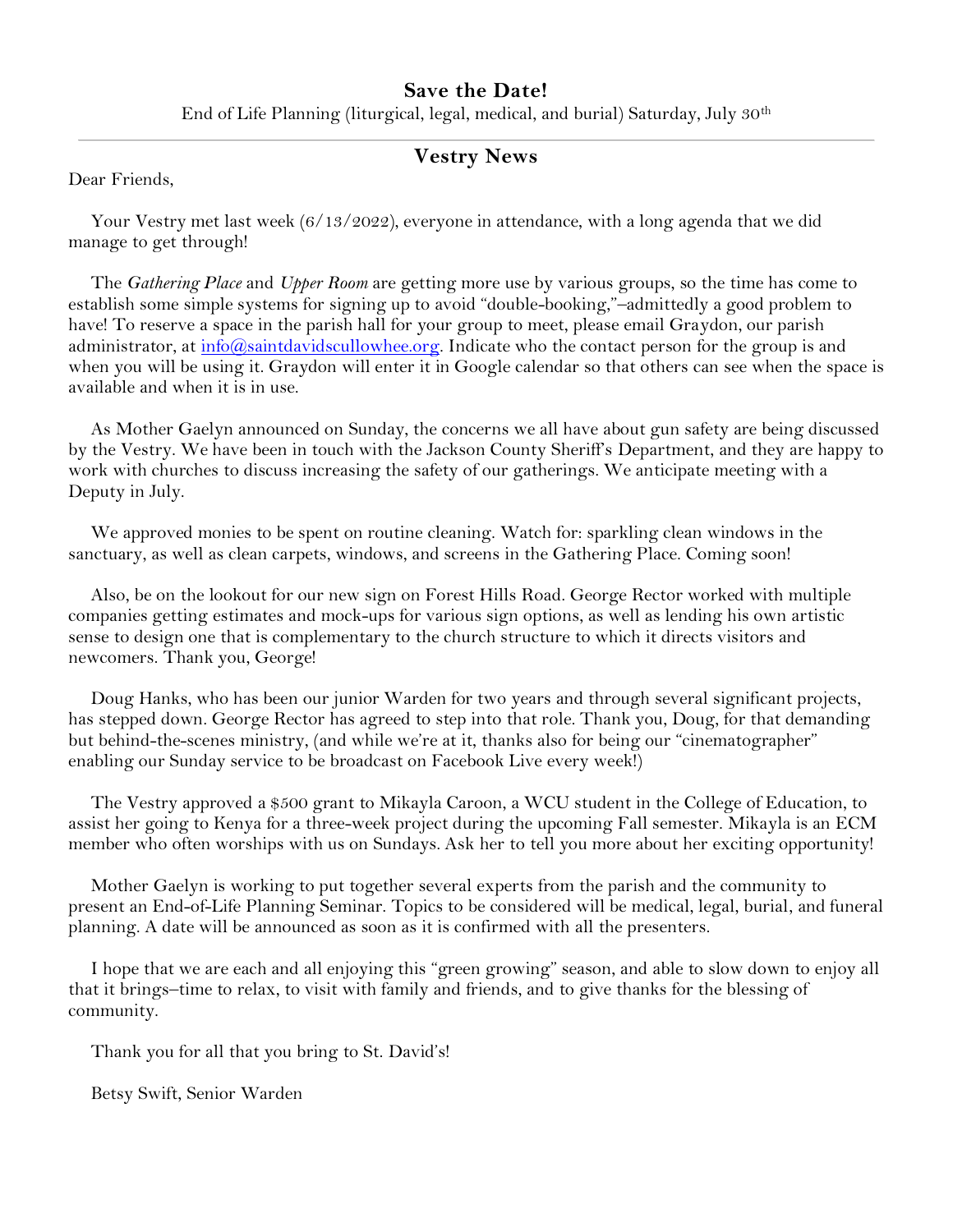## **Women of a Certain Age–LOL**

Some of St. David's women-of-a-certain-age got together a few months ago to talk about a book called *The Inner Work of Age: Shifting from Role to Soul.* We have found our wide-ranging conversations about growing older a rewarding experience and want to invite other women who are interested in the topic of aging to join our future discussions. Starting July 5<sup>th</sup>, we will be reading *Our Last Best Act* by Mallory McDuff. We will not meet next week. If you are interested, join us on Tuesdays at 1:00 in the *Gathering Place*. The book will be available at City Lights bookstore.



## **Book Basket**

Lydia Aydlett is starting a St David's book exchange. There will be a basket painted gold in *the Gathering Place* with available books in it. Take them and enjoy, returning finished books to the basket. Books that languish will go to Friends of the Library.

# **Parish News & Notes**

**Birthdays** June 26 **Robert Lindy** June 27 **Caroline Ulrich** June 29 **Marilyn Jody Anniversaries** June 30 **Barb Manke & Betsy Swift** June 30 **June & Newt Smith**

It's the Big 90 for Marilyn Jody, our Wise Elder in Residence!





The Smith family clearly enjoying their time in France.

Celebrating two birthdays at the LOL meeting: Marilyn Jody on June 29<sup>th</sup> and Lydia Aydlett on June 22<sup>nd</sup>. They are laughing because they were having a hard time cutting the cake-turns out it was still partially frozen! It thawed out quickly and provided a major chocolate fix for all.

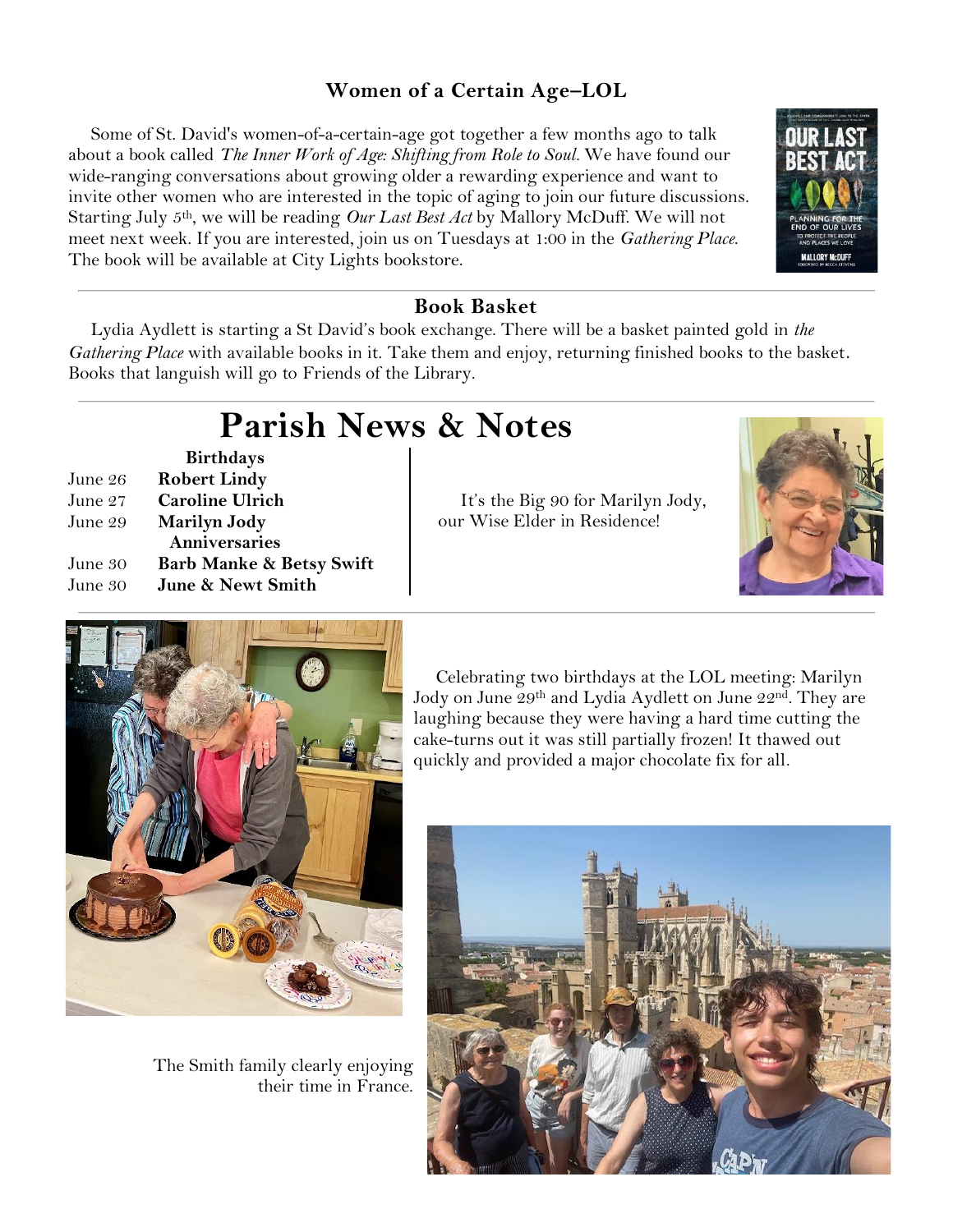A sincere thank you from the editor for your submissions! News items and especially photos are always welcome. Let us know what you are up to or anything of interest to your parish friends. Send items to [Maggie Bowles.](mailto:magbowles@gmail.com)

#### **Securing Our Property**

Please remember to lock any doors that you may have opened either upstairs or in the *Gathering* **Place when you leave!**

#### **Beware of Scammers!**

Please know that no member of the St. David's clergy or staff will ever contact the parish via email or text requesting money or gift cards! Please do not respond to or forward suspicious emails, and never give out your personal information to anyone over the internet or through email.

#### **Lake Logan Events <https://www.lakelogan.org/events/>**

#### **Beans & Rice**

Donations of rice and beans may be left in the large containers behind the front doors of the church to be distributed to Vecinos and families.





## *THE WILD GOOSE IS THROWING A PARTY AND YOU'RE INVITED.*

#### **WHO ARE WE?**

Wild Goose Festival is a transformational community grounded in faith-inspired social justice. Wherever we come together – at our nationwide festival, smaller local and regional gatherings, or social spaces online – we learn and grow by co-creating art, music, story, theater, and spectacle, engaging in a wide variety of robust, respectful conversations with each other and with thought leaders and artists from other communities. We refuse to be enemies with anyone.

#### **WHO IS INVITED?**

We are welcoming and hospitable to people of all faiths – or no faith – who join us in seeking the common good. We fully affirm and celebrate people of every age, ethnicity, gender, gender expression, sexual identity, education, bodily condition, religious affiliation, and economic background, particularly those who are most often marginalized.

#### **WHAT DO WE MEAN BY FAITH-INSPIRED SOCIAL JUSTICE?**

We are rooted in Progressive Christianity. For us this means moving beyond belief to center ourselves in justice and compassion, to walk toward those in need and to solidarity with the marginalized and the oppressed, acknowledging our own privilege and actively working to use our power to alleviate suffering and achieve wholeness.

Taking Place this year July 14th-17th at VanHoy Campground in Union Grove, NC. Buy tickets here <https://wildgoosefestival.org/tickets/>

Glamping spots still available, tent camping included in ticket cost, and hotels 15 minutes from our new location.